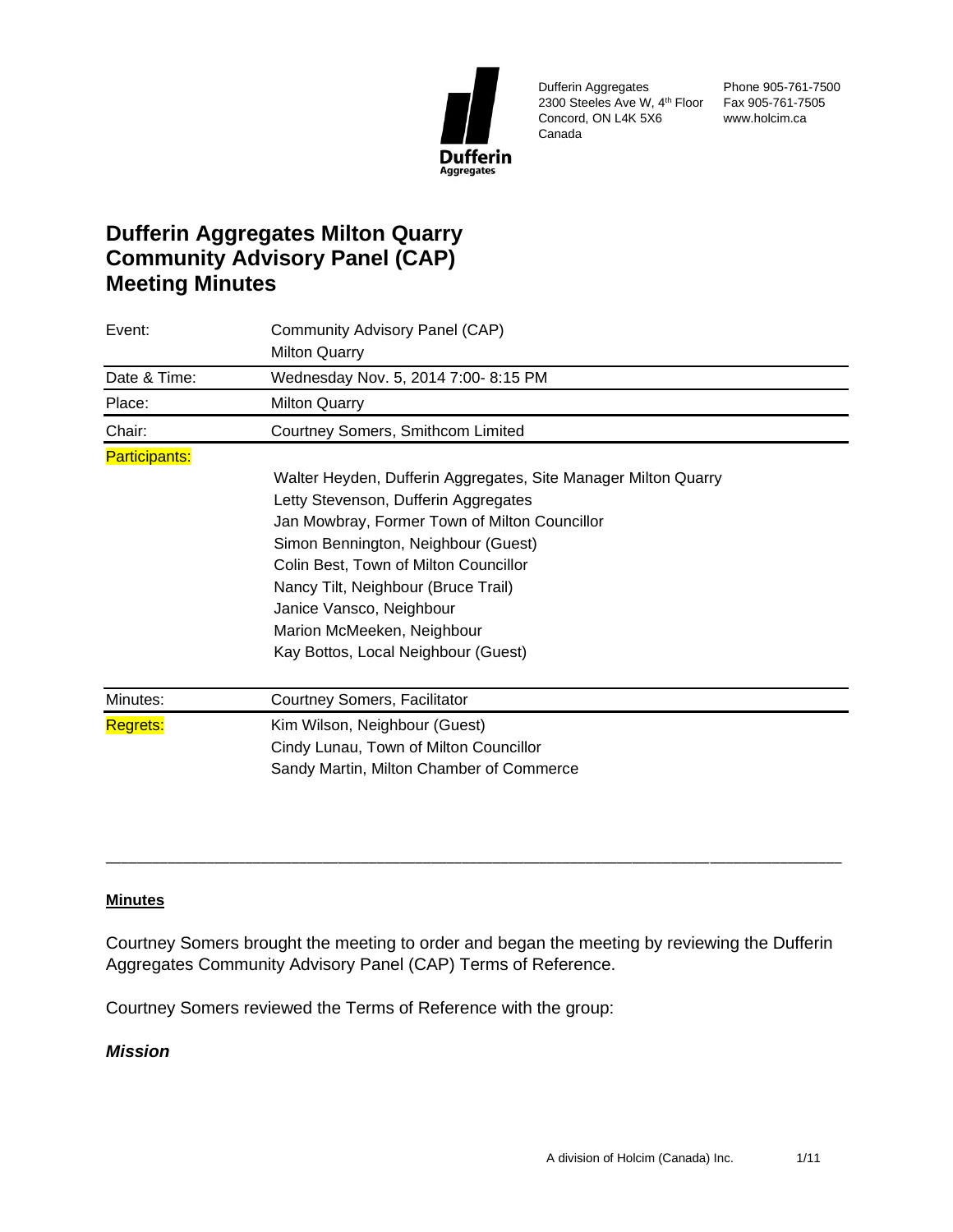

- *Provide, encourage and facilitate two-way communication between local residents/regional stakeholders and Dufferin Aggregates on the operation of the Milton Quarry.*
- *Educate stakeholder groups and the community on the importance of aggregates in our society.*
- *Maintain/enhance relationships with neighbours and community organizations.*

# *Selection of CAP Members*

*Members identified by Dufferin for the Committee are required to:* 

- *Live, operate a business, or have some connection to the Milton area.*
- *Be available to attend quarterly, or more often as required, meetings (N.B. The schedule will be determined by the CAP).*
- *Be able to act as a conduit for information and feedback on behalf of the "constituency" which they may represent.*
- Be willing to relay information provided from the public or other interested parties back to *the CAP.*

*The CAP should not exceed 10 members, without full discussion and feedback from current members and Dufferin Aggregates.* 

*Requests for addition or removal of members should be submitted to Dufferin for consideration and will be shared with the full CAP for discussion. As required all members are volunteers.* 

*There is no remuneration for participation; however expenses such as mileage will be reimbursed.* 

# *Role of CAP Members*

- *Serve in an advisory capacity only.*
- *Review and analyze current and new information pertaining to the Milton Quarry for the purpose of providing comments to Dufferin Aggregates.*
- *Coordinate and share information with stakeholders, including not-for-profit organizations, government representatives, and other interested parties, to facilitate an ongoing dialogue*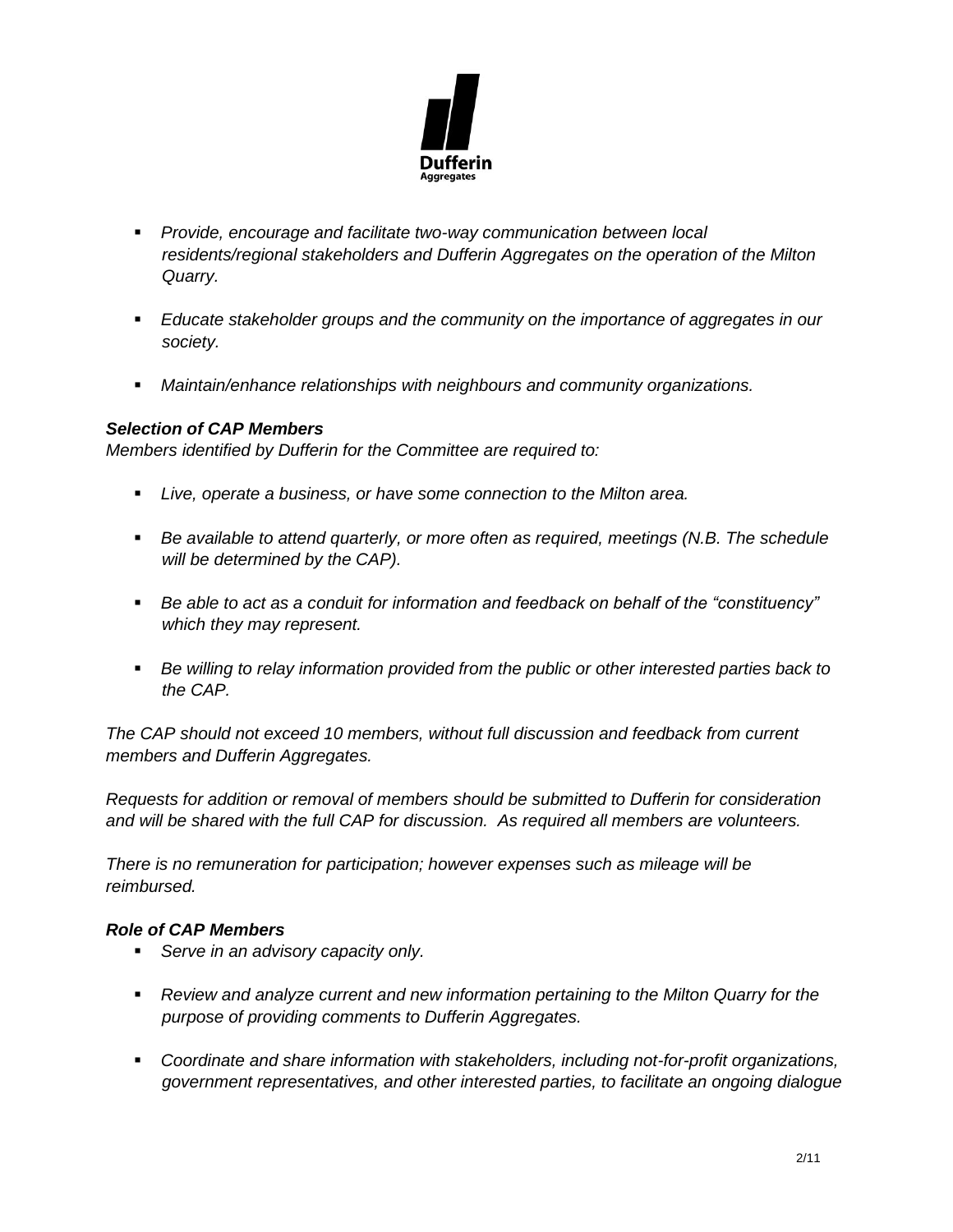

*between the residents of the Milton area and Dufferin Aggregates. Dufferin Aggregates will provide assistance to prepare and distribute this information.* 

▪ *Meet on a quarterly basis, or more often (as determined by the CAP).* 

### *Meeting Protocol*

*Meetings will occur quarterly, or more often as required and requested by the CAP.* 

*Meetings will be held in the evening over a two-hour time period to be determined by the CAP. A meeting schedule will be created by the CAP and distributed to all members.* 

*CAP members will have an opportunity to contribute to the content of the agenda (up until one week before the meeting takes place).* 

*There will be an opportunity for members of the community to address the CAP, in which case it will be added to the agenda for discussion during the allotted "Open Forum" session.* 

*Meetings will be open to the public as determined by the CAP.* 

*All meetings will be held at an accessible location and in a room that is large enough to accommodate members of the community, as required. Dufferin will be responsible for paying the fees for room rental and refreshments at the meetings.* 

*A professional facilitator will moderate the CAP meetings.* 

*Dufferin will provide a secretary for the CAP, if deemed necessary. The secretary will be responsible for all administrative tasks/services.* 

*Any agenda items not discussed during a meeting will be addressed at the next meeting.* 

*The schedule of meetings will be posted on the Milton Quarry CAP website (www.dufferinmiltonquarry.com) and disseminated to the public using other means, if required. Dufferin will be responsible for ensuring the schedule is posted at the recommended sites.* 

*All meeting materials, including minutes, agendas, PowerPoint presentations, Terms of Reference and others, will be considered draft until approved by the CAP.* 

*Meeting minutes will include detailed action items and next steps and identify the CAP members, as required, responsible for completing the tasks.*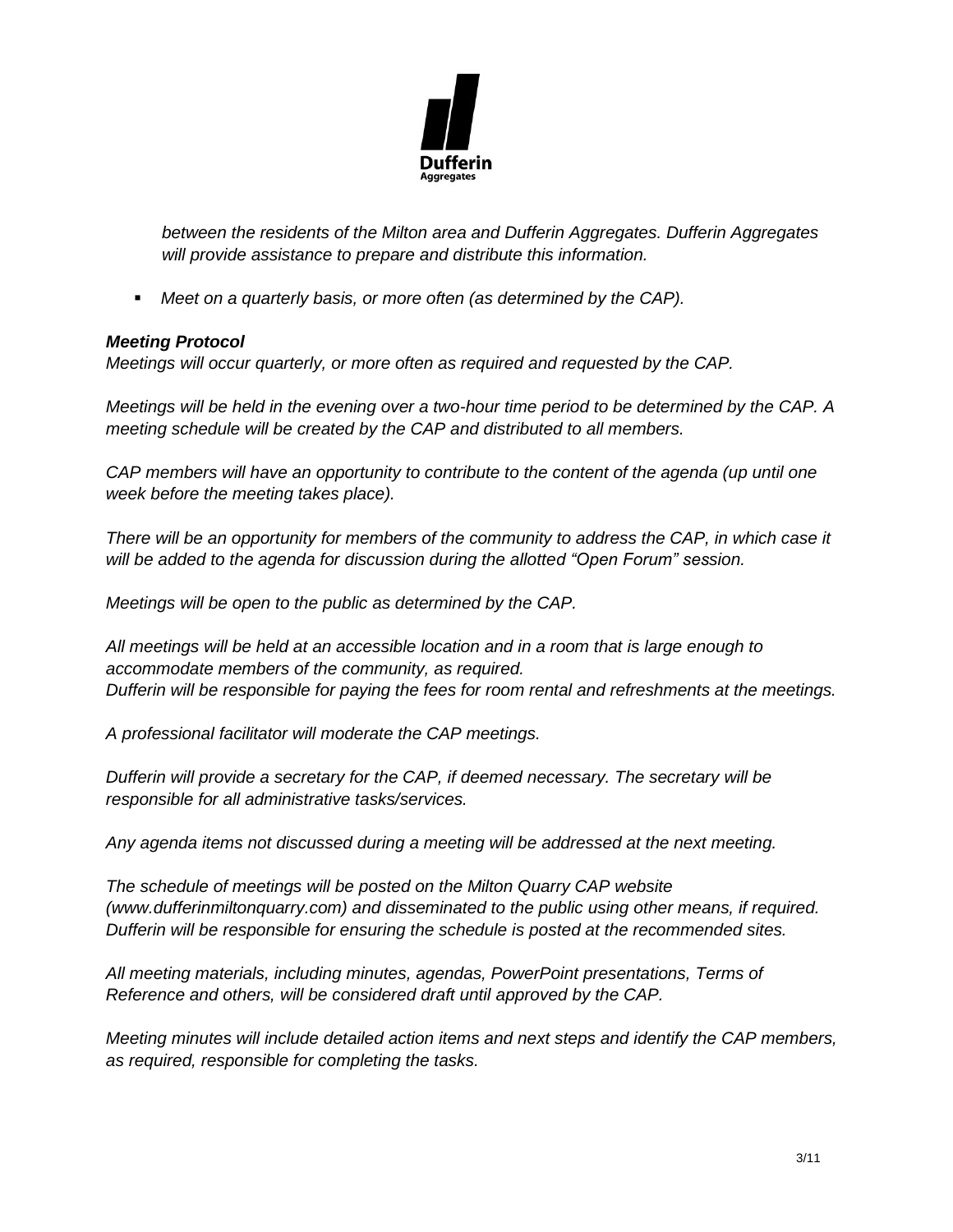

*Meeting minutes will be circulated to the CAP for revisions by email within five business days after each meeting. CAP members have up to ten business days to make and return any revisions.* 

*A final version of meeting minutes, incorporating revisions from the CAP members, will then be re-circulated to all members for approvals. The CAP has up to four business days to provide additional revisions, if any. Otherwise, the minutes will be considered approved.* 

*All meeting minutes and documents produced and approved by the CAP will be posted on the Dufferin Milton Quarry website (www.dufferinmiltonquarry.com) 12 business days following each meeting.* 

Question One: Why is there a sudden change in process for the Milton Quarry CAP?

- Courtney Somers explained that the Terms of Reference are being reviewed because there are currently two vacant seats on the Panel and the review is meant to ensure that any neighbours who want to be apart of the CAP are well aware of the process.
- Courtney Somers also explained that there are many guests in the room, which was unexpected, and therefore a review of the process was important to ensure everyone was on the same page.

Question Two: Does this mean that we, as residents, non-members, but neighbours who are affected by the operations, are not able to speak during the meeting?

- Courtney Somers explained that as guests of the CAP, without full CAP agreement, guests are not able to participate.
- Courtney Somers explained that neighbours who are not members are asked to reach out to Dufferin Aggregates or CAP members to have their issues brought forward.

A guest of the meeting requested that given the amount of guests and neighbours in the room that an open forum is allowed at this particular meeting.

Jan Mowbray said that she would allow an open forum and does not feel anyone should be excluded from discussion given the impact the Quarry has on the surrounding community.

Courtney Somers explained that there will be an opportunity, at this particular meeting, for there to be an Open Forum at the end of the meeting.

A guest suggests that there is a permanent open forum on all Milton Quarry CAP agendas moving forward.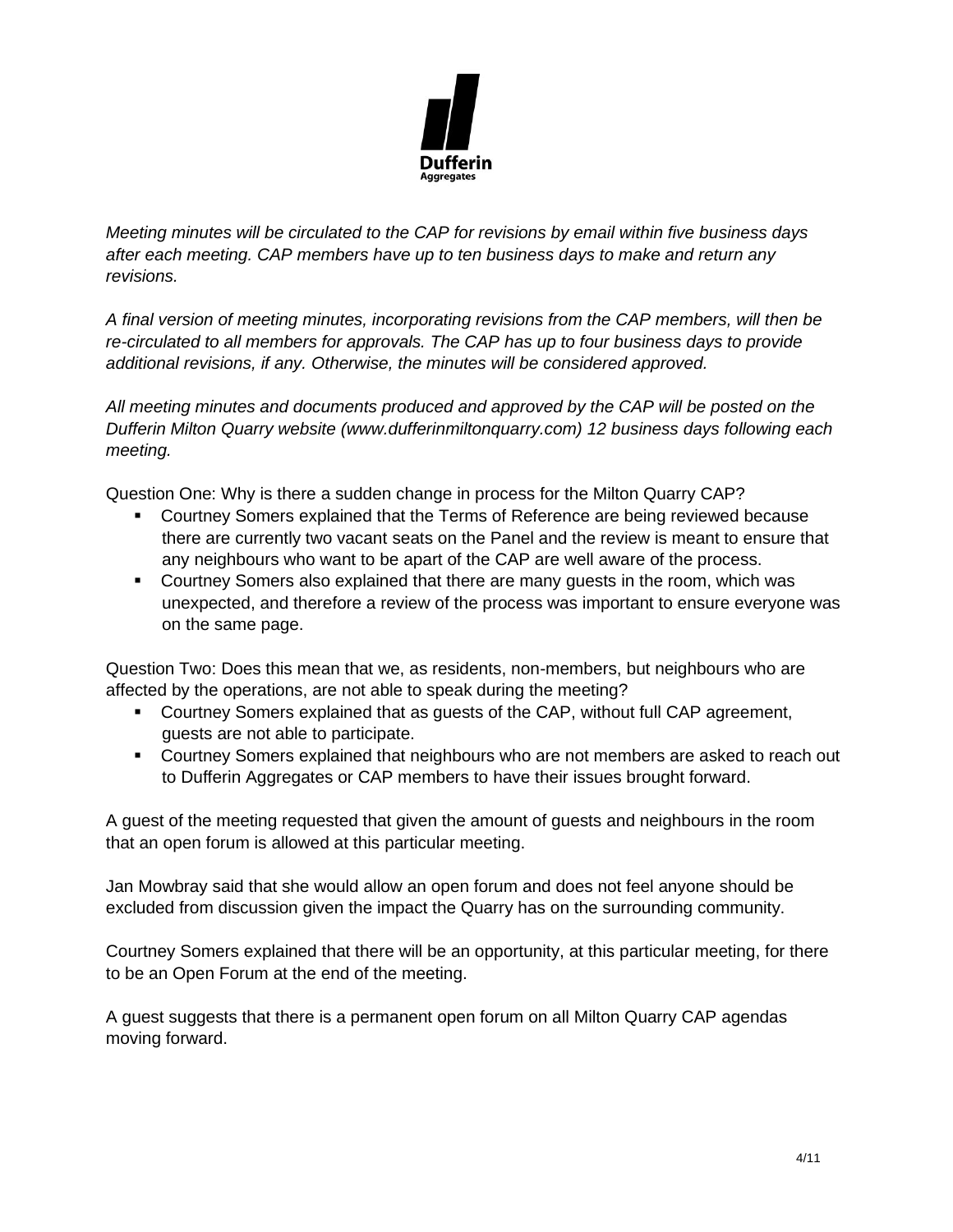

Walter Heyden explained that in fairness to the sitting members of the CAP there needs to be an opportunity for members to discuss the new process moving forward outside the presence guests to the meeting.

Question Three: A guest asked if CAP members meet before the actual meeting commences, as this seems to be the way it has been done in the past.

▪ Walter Heyden and Letty Stevenson confirmed that that has never been the case.

Letty Stevenson explained to the group that any neighbor, not on the CAP, could approach a CAP member, a Councillor or Walter himself, regarding any issues they want to bring forward.

Courtney Somers reiterates that there are 8 standing members on the CAP and two vacancies.

Courtney Somers explained that if there is anyone in the room who would like to volunteer to be a member, keeping in mind there must be fair representation between neighbours and local officials.

Courtney Somers points out that Nancy  $\frac{XX}{X}$  from the NEC was at the meeting and was named by David Johnston to replace his seat as a CAP member.

Nancy asked if she has to be the main NEC member in attendance at each meeting or if different representatives can come.

Walter Heyden explained that there should be some consistency but it is not mandatory to have the same person show up each meeting from the same organization.

Nancy said she is happy to join as a CAP member.

Courtney Somers reiterates the last vacancy to the group and asked if anyone would like to become a CAP member.

Guests of the CAP volunteered to be CAP members and were given the paperwork.

Question Four: Referencing slide 5, a CAP member pointed out that many of the names listed do not regularly attend meetings and asked if more active members will replace them.

- Walter Heyden explained that the list is the current CAP members and reviews each person and their participation.
- Walter Heyden goes onto say that removing CAP members who have not been active will require a separate meeting of CAP members to approve removing them from the list.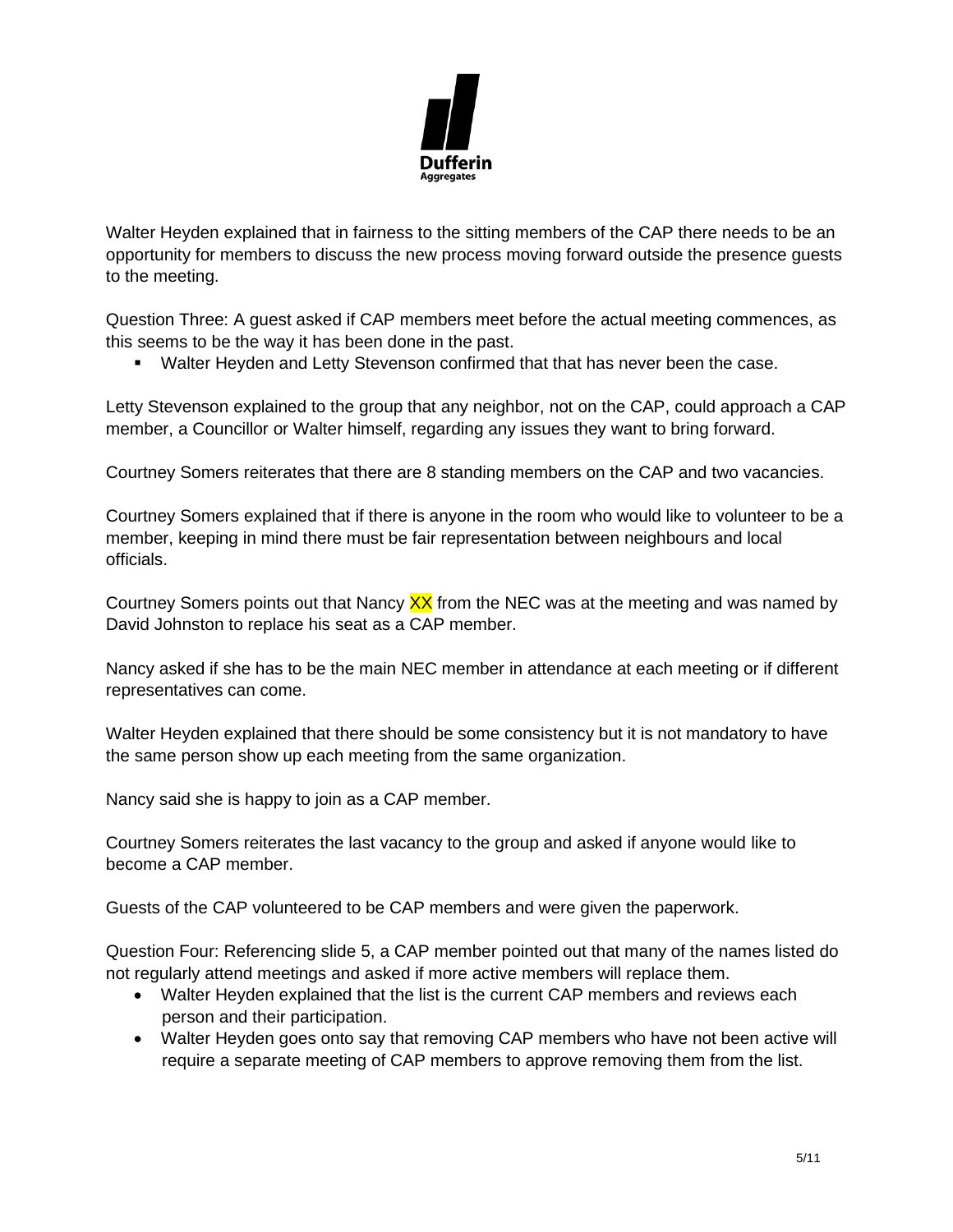

Walter Heyden suggested that we include a discussion on the inactive CAP members and potential new members on the next meetings agenda.

Question Five: A guest of the CAP requested the CAP membership form that they might be considered as a CAP member in the future.

• Courtney Somers gave the guest the form and explained that anyone who is interest can have one.

A guest expressed that she would very much like to see a Halton Hills representative on the CAP.

Walter Heyden explained that the name of this person can be given to Dufferin Aggregates and they will invite them to be apart of the CAP.

A Councillor expressed that this meeting was the first time they had ever heard of the Milton CAP and expressed an interest in being apart of it moving forward given that the operation is moving into the Halton Hills.

Letty Stevenson explained that any person who is interested should fill out the form and the CAP at the next meeting, which will likely be held in February, will review them.

Courtney Somers brought the CAP group to order to review the minutes from the last meeting, which was held in April.

Walter Heyden explained that the operation is still waiting on the NEC permit to remove the abandoned house on the property.

Nancy from the NEC said that she would look into the permit application and see if she can move it forward.

The CAP approved the minutes from April 2, 2014.

Question Six: A CAP member requested an update on the comment from the last meeting, which is in the minutes, saying that there were issues with water for some homes around the operations. Has Dufferin Aggregates contacted Conestoga Rovers and Associates (CRA) to arrange for more testing at those homes?

• Walter Heyden explained that the CRA has gone back to quarterly testing at one particular home, which raised the concerns. The first test would have been in October and moving forward there will be quarterly testing, while other homes in the area are done annually because the wells are located further away.

Walter Heyden provided an update on the operations.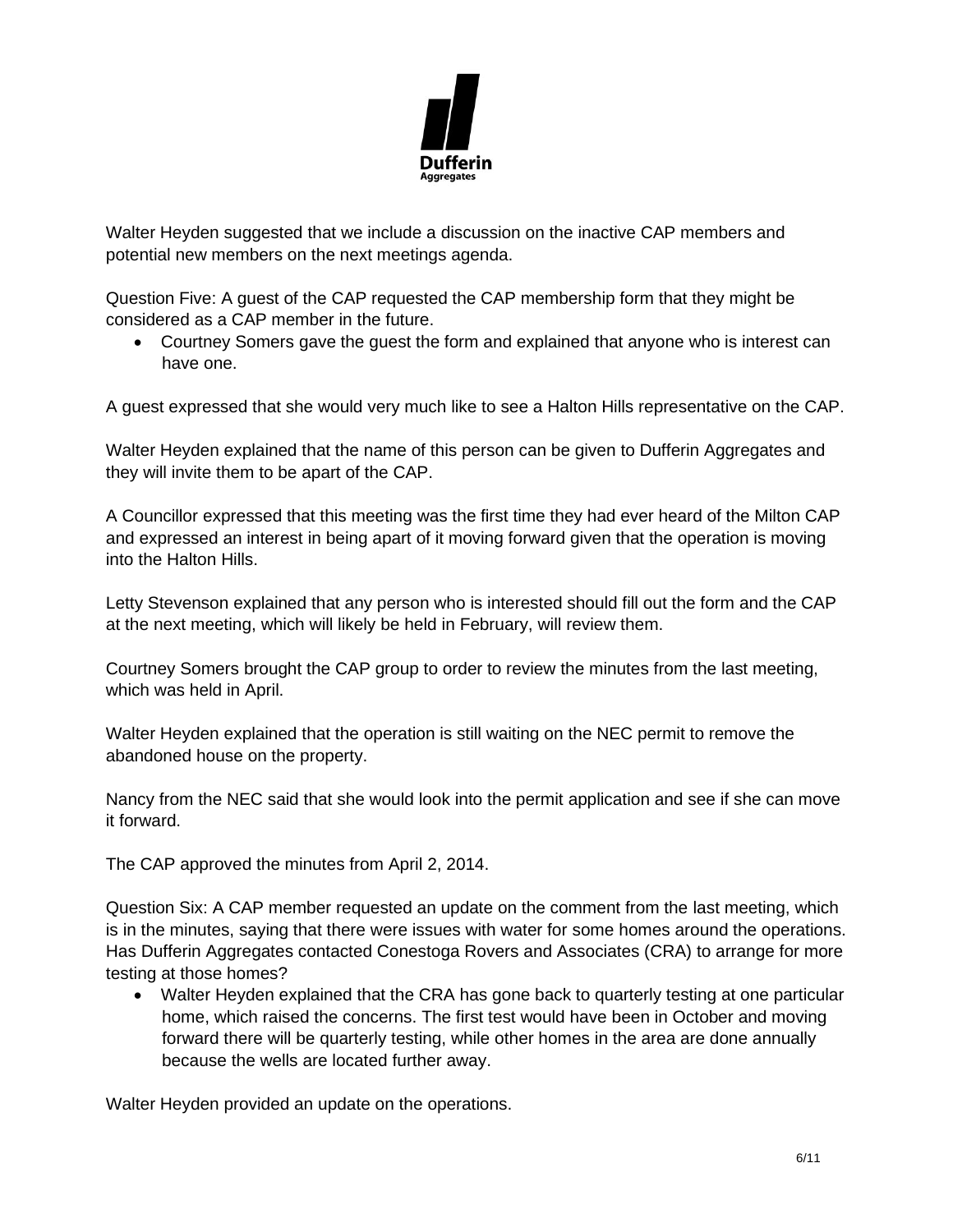

# **Operations Update**

Site preparation:

- North Quarry complete overburden removal
- West Cell most trees removed
- East Cell
	- $\circ$  JESA fences are installed and one season salamander tracking has happened
	- o Road crossing permit application has been submitted
	- $\circ$  There will be tree clearing in the fall

Walter Heyden explained that the salamanders find new homes in another section of the property. This process is meant to prevent them from being harmed on the site due to extraction activities.

Question Seven: How many do you trap?

• Walter Heyden explained that about 500-600 regular salamanders but only about 100-200 are Jefferson salamanders

Question Eight: What happens to the salamanders after they are relocated?

• Walter Heyden explained that the salamanders start news lives in their new habitat and are safe from the operations.

Walter Heyden explained that each year there should be less and less salamanders present in the tracking process.

Nancy from the NEC explained that the salamanders like to go back to the same pond that they breed in so there is no concern, if the fence is up, that they would leave W7 to find new breeding areas.

Walter Heyden provided an operations update.

### **Operations**

- First blast March 6
- Start of production March 24
- Tonnes produced 4,100,000
- Shutdown end of November
- Plan to extract 4.7 million tonnes
- Produce 4.6 million tonnes

Question Nine: When will the over burden in the East Cell be removed?

• Walter Heyden explained that the removal will start in Q1 2015 but it depends on the weather.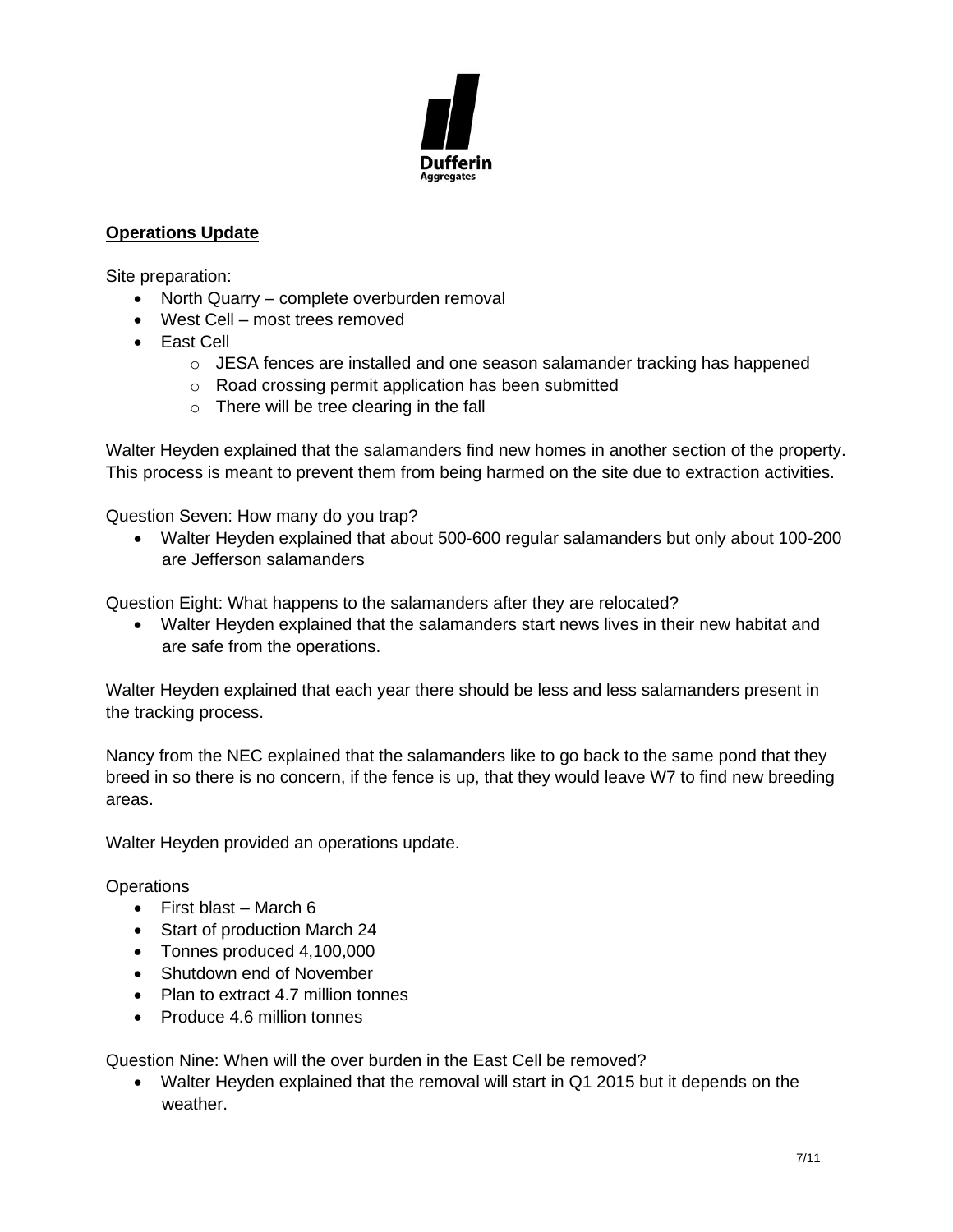

Question Ten: Referencing the map, a CAP member asked where the East Cell starts?

• Walter Heyden, referencing the map, explained that the east cell is just below Townline.

Question Eleven: Where is the Lafarge property located?

• Walter Heyden referenced the map to show where Lafarge's property is

Walter Heyden gave an update on the 2014 CSR activities:

- Tree Planting April 26th
- Open House June 7th
- 6th Line and Dublin Line Road April 24 as part of Earth Week activities
- Darling House property clean up and mtc., on October 14th
- Darling House sponsorship and participation in golf tournament on July  $23<sup>rd</sup>$
- Ready mix drum donations
- Chamber events
	- o Mayor's Breakfast
	- o Chamber Golf Tournament
	- o United way Golf Tournament
	- o MPP breakfast

A CAP member explained that Holcim also sponsored the Celebrating Stories event.

Courtney Somers opened the floor to the CAP/Guest for an Open Forum.

Question Twelve: How much longer will you be extracting in the West Cell?

• Walter Heyden explained that they should be done in the West Cell by the end of 2016 and will be starting in the East Cell (removal of overburden) in early 2015. There will be a small overlap with both sections.

Question Thirteen: When would you start removing the over burden in the East Cell?

• Walter Heyden said that removal would start in early 2015 and they will be in that area until about 2020.

Question Fourteen: Will you be entering/exiting the site strictly from Townline?

• Walter Heyden said yes, that is correct. The current haul road runs against Townline but within the quarry boundaries. Once the operations move into the East Cell, they will be using the road crossing, which needs a permit to be approved. Shipping traffic will not change.

Question Fifteenn: The original application was for a tunnel under the Townline, so will the Townline be put back into or better condition once the operations are complete?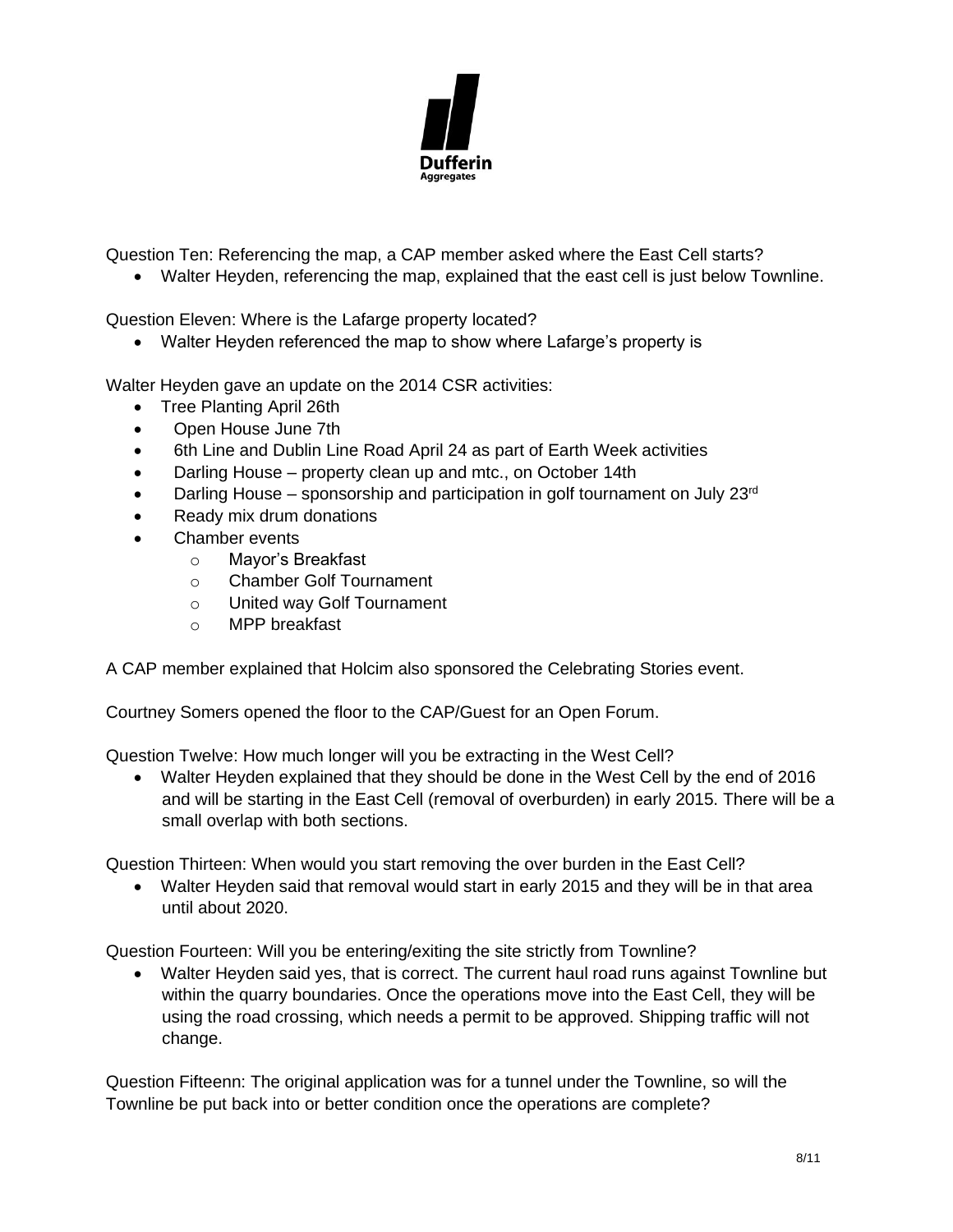

• Walter Heyden said yes, they would need to remediate Townline in the area of the crossing.

Question Sixteen: Is there still consideration for public access on that section of the road?

- Walter Heyden said yes, there is rehabilitation requirements Dufferin Aggregates need to uphold
- Colin Best said that the rehabilitation plan is quite lengthy

Question Seventeen: Since about June/July, I have noticed an increase in the noise and blasting vibration, which is really shaking the house.

- Walter Heyden explained that Dufferin Aggregates get the reports at the end of every month. If a neighbor has a concern about the blast, they need to tell Dufferin Aggregates the time/date so that they are able to track it.
- Walter Heyden said the CAP that the public needs to inform Dufferin Aggregates of any concerns.

Question Eighteen: Where there are areas that were exceeded, do those get reported back to the Ministry?

• Walter Heyden responded yes

A guest of the CAP explained that they have lived in the area for the last 44 years and up until the last 6 months, have never complained about the blasting. The changes have caused them to email Walter Heyden about it. The guest goes onto to say that the main issue is that the provincial guidelines are too high. The guest wondered why they are seeing readings of 1.8 decibels, which is well above the limit.

Walter Heyden suggested that there could be an entire CAP meeting dedicated to blasting and suggested putting that presentation down on the agenda for a future CAP meeting.

Walter Heyden said that Dufferin Aggregates hears the concerns and they are setting up remote monitors to track the impact. When we read it, or feel it while at your house, we can feed that back to the contractor who manages the blasting.

Walter Heyden went onto to say that they are in a different part of the property so different people are being affected. Feedback from neighbors helps the operation to mitigate the impact and improve the performance of the blasting.

Nancy from the NEC says that she can help find out who the right person to contact about the provincial regulations.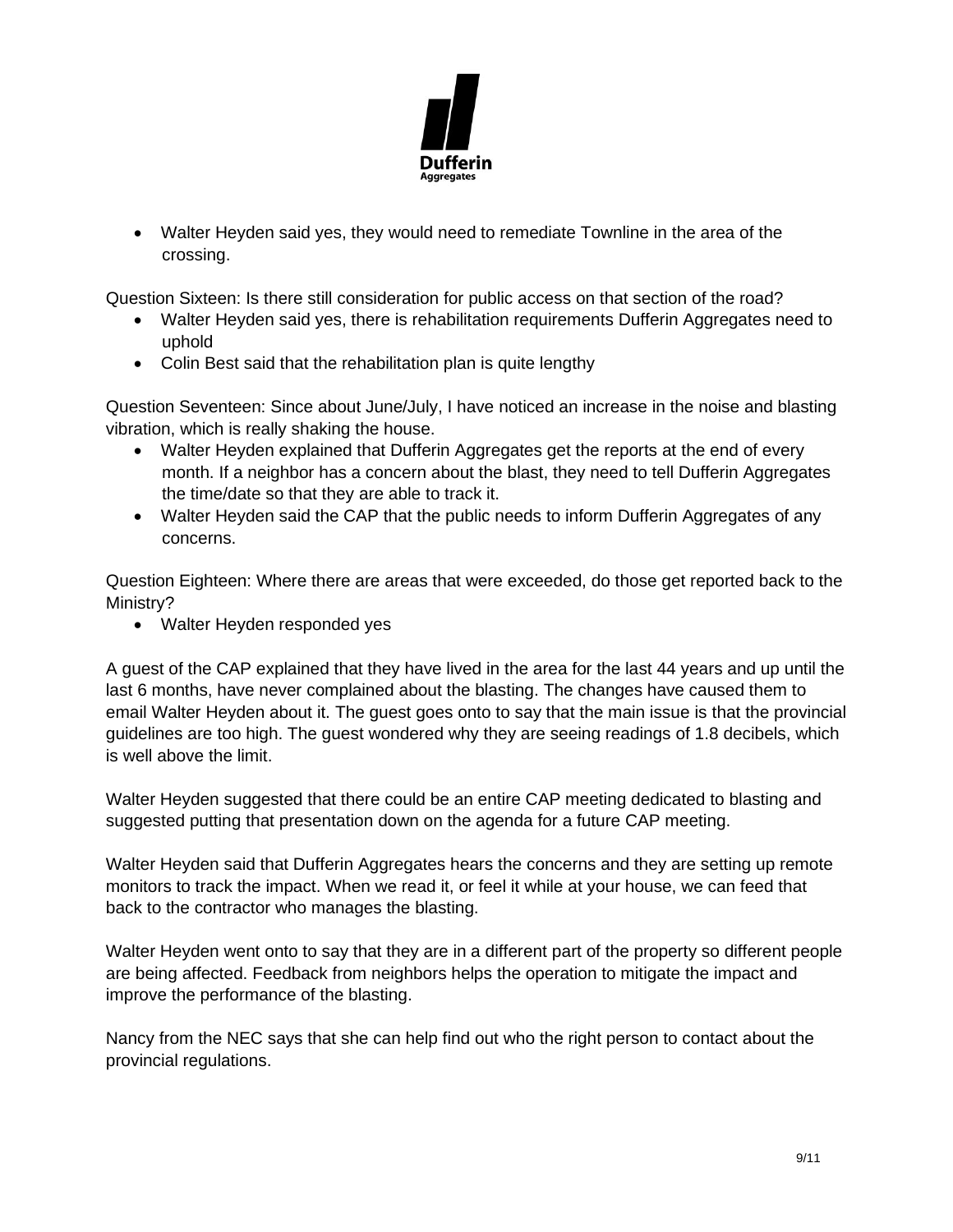

A guest of the CAP explained that they are interested in learning about how set the provincial and when they were set.

Question Nineteen: A guest asked why there was a blast when it was raining.

• Walter Heyden explained that blasting is cancelled only when there is thunder or lightning due to the safety concerns. There needs to be about 30-40 minutes of no lightning observed before a blast would be take place.

Question Twenty: Is there some answer to how to mitigate the vibration?

• Walter Heyden explained that unfortunately he does not have the answers right now but is willing to set up a separate meeting to bring people in who can speak to how those issues are being mitigated.

A CAP member suggested that if that meeting does happen, to also have someone from the Ministry attend.

A guest explained that at night they could hear rumbling and noise well past midnight. The noise is above a nuisance level.

Walter Heyden explained that as part of the operations, they would be creating noise barriers like berms.

A few guests at the meeting express that they are hearing a significant amount of noise during the night and it is hindering their quality of life.

Walter Heyden explained that he needs neighbors to write down the times and dates of when it happens and they can mitigate those issues.

Courtney Somers suggested that the blasting topic should be a presentation to the CAP and reiterates that neighbours need to inform the operations of any abnormalities.

Question Twenty-One: What are your operating hours?

- 7:30am to 1:30am
- Chipping is 5am to 5pm

Question Twenty-Two: Do municipal bylaws regulate these issues?

• Nancy from the NEC explained that those bylaws are overridden based on what's in the extraction license.

Question Twenty-Three: Are the site plans available online?